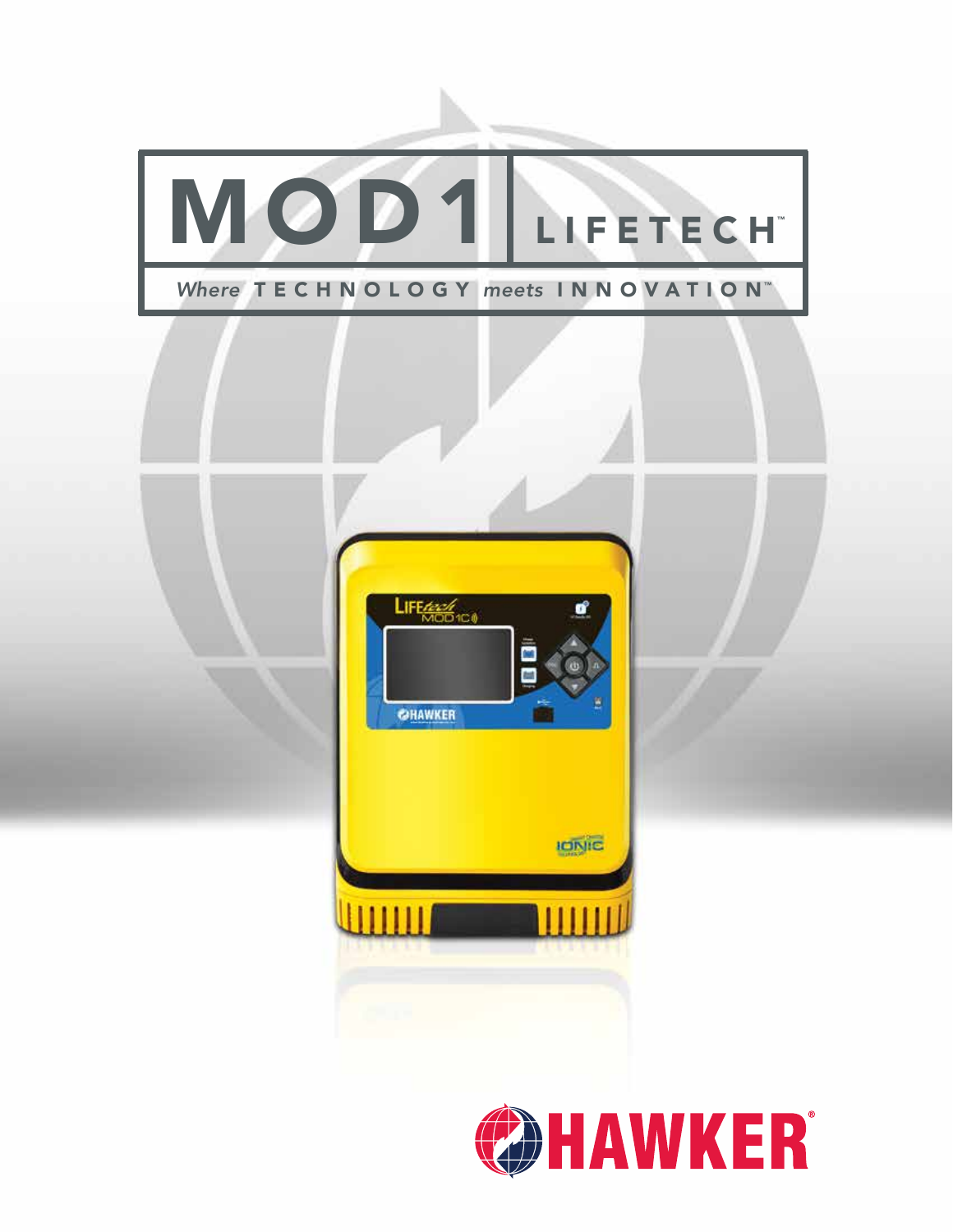Go modular with HAWKER®'s latest innovation of high-frequency, smart chargers. The LIFETECH™ MOD1 and LIFETECH™ MOD1C chargers provide optimum charging, peak efficiency, and non-stop power to meet the growing demands of the worldwide material handling equipment market.

*Every module in the HAWKER® LIFETECH™ MOD1 and LIFETECH™ MOD1C chargers are stand-alone, eliminating the risk of catastrophic failures and downtime.*

#### Power you can count on

Get reliable, proven power with the new highfrequency modular HAWKER® LIFETECH™ MOD1 and LIFETECH™ MOD1C chargers.

Our most compact chargers to date, the HAWKER® LIFETECH™ MOD1 and LIFETECH™ MOD1C chargers offer maximum reliability and improved efficiency to keep you moving.

## Eliminate downtime

Offering one, three, or six unique, individualized power bays, the HAWKER® LIFETECH™ MOD1 and LIFETECH™ MOD1C chargers provide you with a non-stop charge.

Even if one module stops working, the rest will keep working to continue charging the battery – making downtime a thing of the past.



#### $\sum$  Flexible. Adaptable. Fast.

In addition to an uninterrupted charge, the modules in the HAWKER® LIFETECH™ MOD1 and LIFETECH™ MOD1C chargers automatically adjust to effectively charge the battery while maintaining optimal efficiency and best power factor.

The modular design of the HAWKER® LIFETECH™ MOD1 and LIFETECH™ MOD1C also adapts to a variety of battery capacities, potentially reducing or eliminating the need for more chargers in your fleet.

Finally, as high-frequency, smart chargers, the HAWKER® LIFETECH™ MOD1C charging profiles are optimized to reduce charging times by 1 to 2 hours (depending on the battery type.)



*The modules in the HAWKER® LIFETECH™ MOD1 and LIFETECH™ MOD1C chargers work as a team to deliver consistent power. Even if one module goes down, the other modules will continue charging.*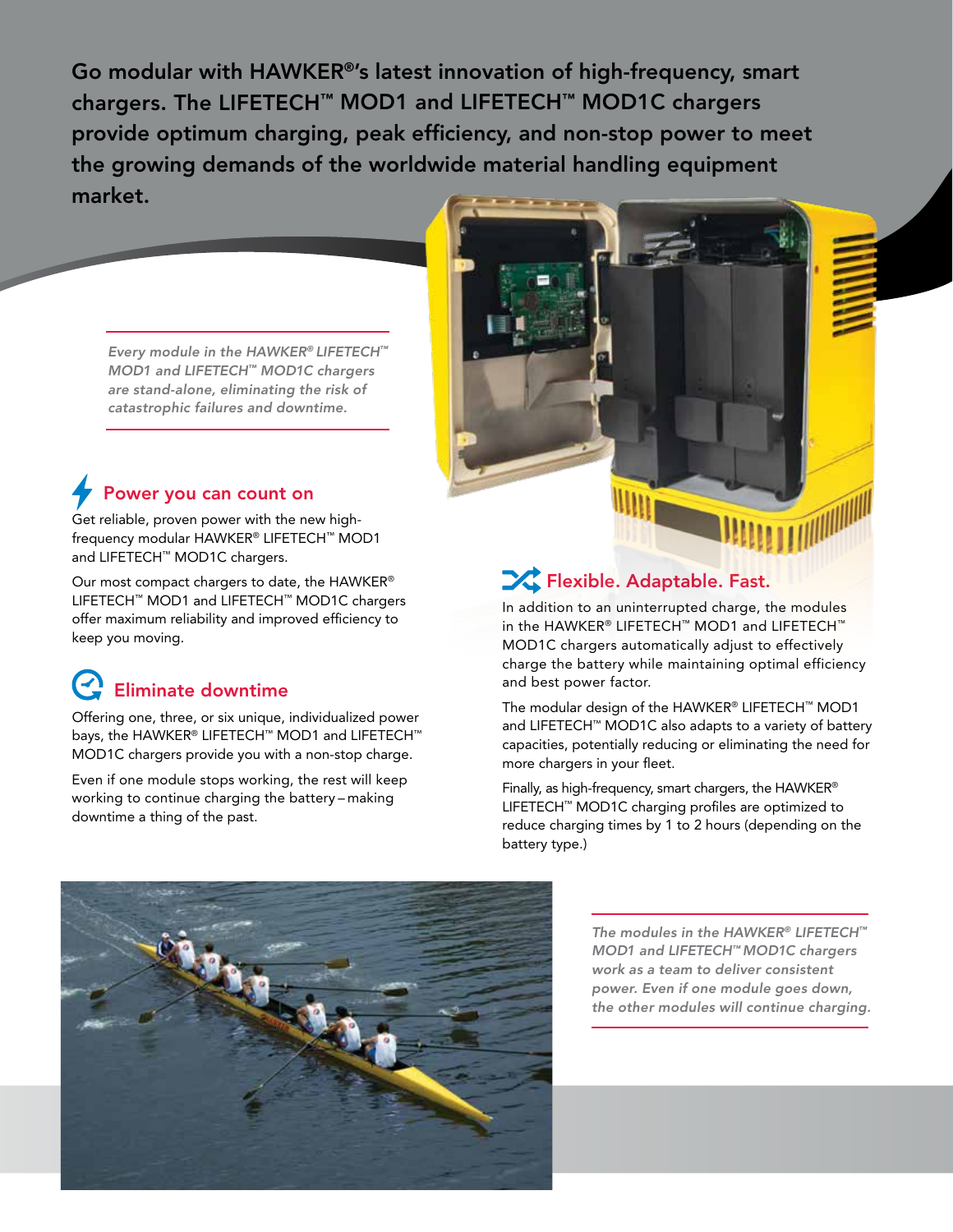





*The HAWKER® LIFETECH™ MOD1 and LIFETECH™ MOD1C chargers are designed to meet the rising standards for solutions in material handling equipment, automated guided vehicle systems, cleaning machines, and industrial electric vehicles.*





### Simplified service

The self-diagnostics feature on the LIFETECH™ MOD1 and LIFETECH™ MOD1C chargers alerts operators to any possible failures.

Replacement modules are available for quick delivery, and because of their plug-and-play design, installation is fast and simple.

# Scalability for future needs

Our modular charger design offers the built-in advantage of scalability. The 3-bay and 6-bay LIFETECH™ MOD1 and LIFETECH™ MOD1C charger cabinets allow modules to be added or removed in response to changing power needs. Your current operations may require only a few modules to effectively charge your batteries. But as your workload increases (or if you switch to opportunity charging), these larger cabinets can quickly accommodate additional modules to meet your expanded power requirements. The scalable nature of these modular chargers meets your needs today – and tomorrow.

## Environmentally engineered

The HAWKER® LIFETECH™ MOD1 and LIFETECH™ MOD1C chargers consume less electricity, simultaneously reducing battery recharge costs while positively impacting our environment. Environmental benefits include:

- Energy savings with up to 94% electrical efficiency
- Reduced energy consumption with active Power Factor Correction



#### 1 kW Modules

1-bay cabinets

120, 208, 240 V single phase

Output voltage: 12V, 24V, 36/48V for 1kW



umu



#### 1 kW Modules 3-bay or 6-bay cabinets 120, 208, 240 V single phase Output voltage: 12V, 24V, 36/48V from 1kW to 6kW uskyle

For more information on the HAWKER® LIFETECH™ MOD1 and LIFETECH™ MOD1C chargers, call 1.877.7HAWKER today to speak with a HAWKER® representative in your area.